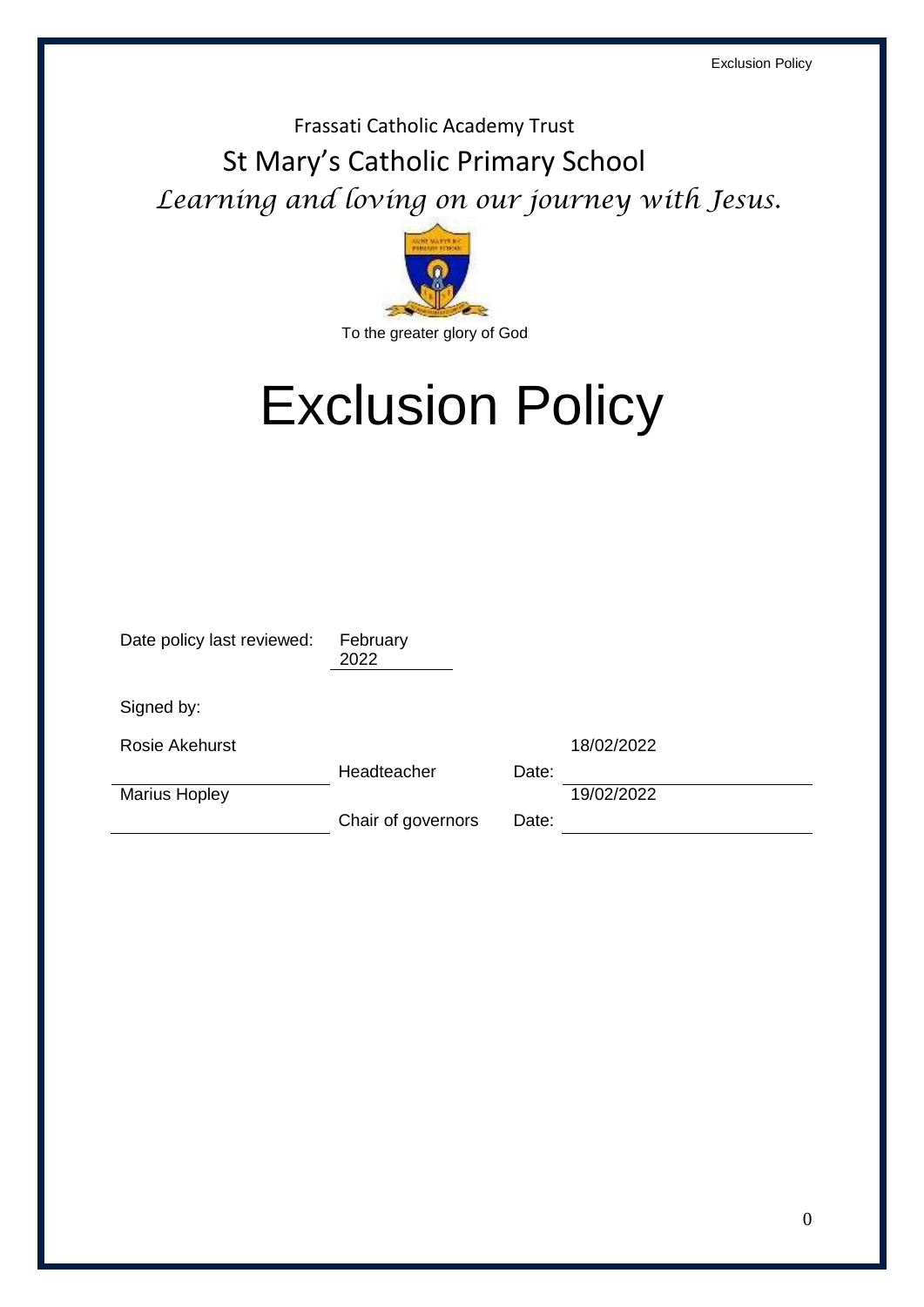At St Mary's we aim to create and promote an environment in which pupils, parents and staff are treated fairly and with respect, and feel able to contribute to the best of their abilities. We aim to include, not exclude and we approach all challenging behaviour in a supportive and positive way. A decision to exclude a pupil, either internally, for a fixed period or permanently is seen as a last resort when all other strategies have been exhausted.

## **1. Aims**

Our school aims to ensure that:

- the exclusions process is applied fairly and consistently
- the exclusions process is understood by governors, staff, parents and pupils
- pupils in school are safe and happy and are able to succeed to their full potential
- pupils do not become NEET (not in education, employment or training)

## **2. Legislation and Statutory Guidance**

This policy is based on statutory guidance from the Department for Education: Exclusion from maintained schools, academies and pupil referral units (PRUs) in England. It is based on the following legislation, which outline schools' powers to exclude pupils:

- Section 52 of the Education Act 2002, as amended by the Education Act 2011
- The School Discipline (Pupil Exclusions and Reviews) (England) Regulations 2012
- Sections 64-68 of the School Standards and Framework Act 1998

In addition, the policy is based on:

- Part 7, chapter 2 of the Education and Inspections Act 2006, which looks at parental responsibility for excluded pupils
- Section 579 of the Education Act 1996, which defines 'school day'
- The Education (Provision of Full-Time Education for Excluded Pupils) (England) Regulations 2007, as amended by The Education (Provision of Full-Time Education for Excluded Pupils) (England) (Amendment) Regulations 2014.

This policy complies with our funding agreement and articles of association. The Decision to Exclude: Only the headteacher, or acting headteacher, can exclude a pupil from school. A permanent exclusion will be taken as a last resort.

Our school is aware that off-rolling is unlawful. Ofsted defines off-rolling as:

"…the practice of removing a pupil from the school roll without a formal, permanent exclusion or by encouraging a parent to remove their child from the school roll, when the removal is primarily in the interests of the school rather than in the best interests of the pupil."

We are committed to following all statutory exclusions procedures to ensure that every child receives an education in a safe and caring environment. Exclusion is an extreme sanction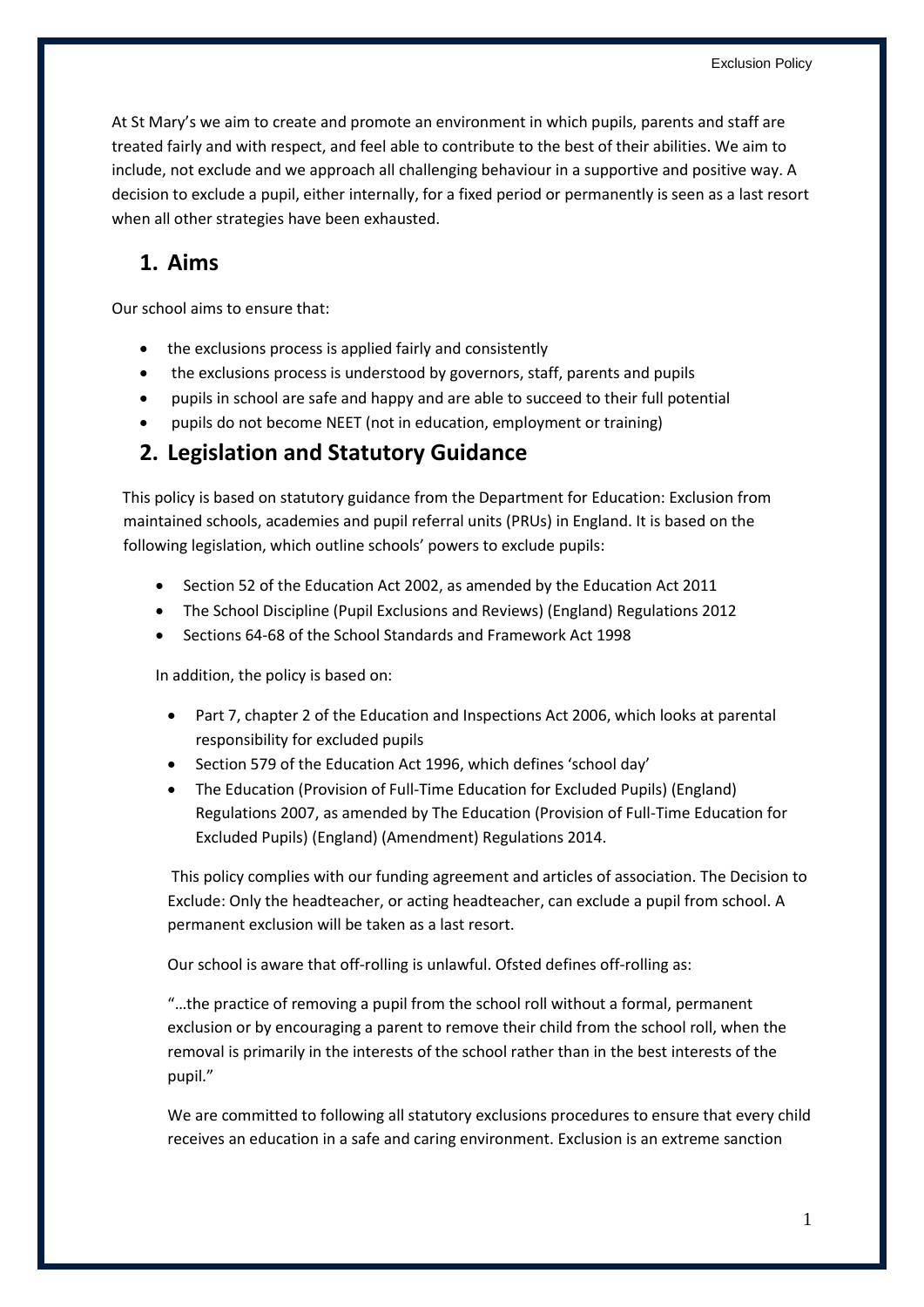which may be used for any of the following, all of which constitute examples of unacceptable conduct and are infringements of our Behaviour Policy:

- Unacceptable behaviour which has previously been reported and for which school sanctions and other interventions have not been successful in modifying the pupils behaviour
- Verbal or physical abuse of other pupils or school staff
- Aggression towards other pupils leading to the possibility of physical or emotional harm
- Indecent behaviour

This is not an exhaustive list and there may be other situations where the Headteacher makes the judgement that exclusion is an appropriate sanction. Before deciding whether to exclude a pupil, either permanently or for a fixed period, the Headteacher will:

- Carry out a full and thorough investigation of the incident (s) leading to the exclusion ensuring evidence is gathered from all sources
- Consider all the gathered facts and evidence from the investigation, including whether the incident(s) leading to the exclusion were provoked
- Allow the pupil to give their version of events
- Consider if the pupil has special educational needs (SEN)

**Definition**: For the purposes of exclusions, school day is defined as any day on which there is a school session. Therefore, INSET or staff training days do not count as a school day.

## **3.Types of Exclusion**

#### **Internal Exclusion**

Internal Exclusion is when a pupil is excluded from the rest of the school and must work away from their classroom for a fixed period of time. An internal exclusion is a discretionary measure, where a pupil's behaviour is escalating and more serious measures need to be taken but there are not yet grounds for an external/ fixed term exclusion.

#### **Temporary/ Fixed Term Exclusion**

A Temporary/ Fixed Term Exclusion is when a child is excluded from school and must remain at home for a fixed amount of time. This should be for the shortest time necessary to ensure minimal disruption to the child's education, whilst mindful of the seriousness of the breach of policy.

#### **Permanent Exclusion**

A permanent exclusion is when a child is permanently excluded from school and is not allowed to return. This is a very serious decision and Headteacher will communicate with Senior Leaders and the Chair of the Governing Body as soon as possible in such a case.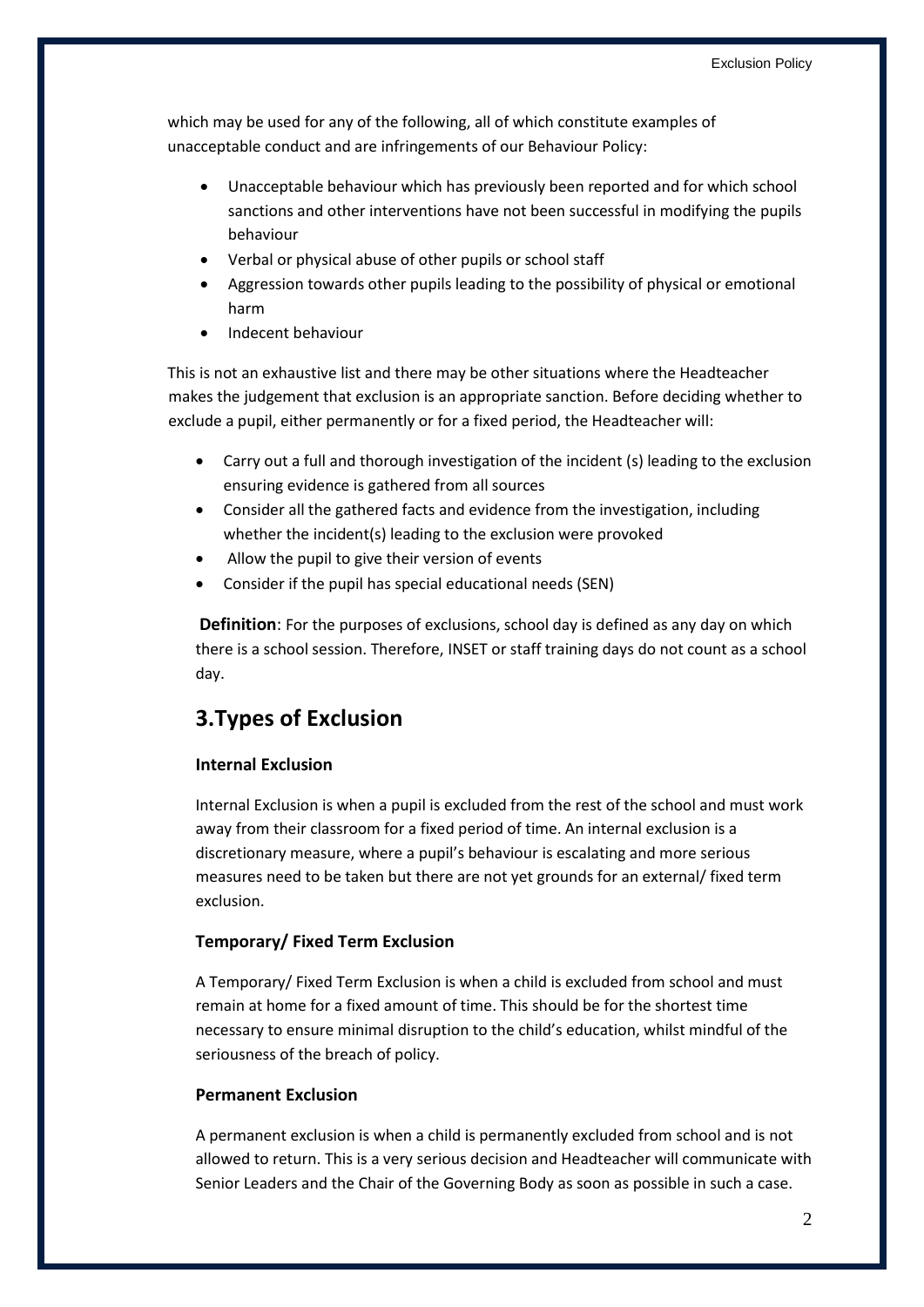## **4. Roles and Responsibilities**

#### **The Headteacher**

#### **Informing parents**

The Headteacher will immediately provide the following information, in writing, to the parents of an excluded pupil:

- The reason(s) for the exclusion
- The length of a fixed-term exclusion or, for a permanent exclusion, the fact that it is permanent
- Information about parents' right to make representations about the exclusion to the governing board and how the pupil may be involved in this
- Where there is a legal requirement for the governing board to meet to consider the reinstatement of a pupil, and that parents have a right to attend a meeting, be represented at a meeting (at their own expense) and to bring a friend The Headteacher will also notify parents by the end of the afternoon session on the day their child is excluded that for the first 5 school days of an exclusion, or until the start date of any alternative provision where this is earlier, parents are legally required to ensure that their child is not present in a public place during school hours without a good reason. Parents may be given a fixed penalty notice or prosecuted if they fail to do this.

If alternative provision is being arranged, the following information will be included when notifying parents of an exclusion:

- The start date for any provision of full-time education that has been arranged
- The start and finish times of any such provision, including the times for morning and afternoon sessions, where relevant
- The address at which the provision will take place
- Any information required by the pupil to identify the person they should report to on the first day.

Where this information on alternative provision is not reasonably ascertainable by the end of the afternoon session, it may be provided in a subsequent notice, but it will be provided no later than 48 hours before the provision is due to start. The only exception to this is where alternative provision is to be provided before the sixth day of an exclusion, in which case the information can be provided with less than 48 hours' notice with parents' consent.

## **5.Informing the governing board and local authority**

The Headteacher will immediately notify the governing board and the local authority (LA) of:

A permanent exclusion, including when a fixed-period exclusion is made permanent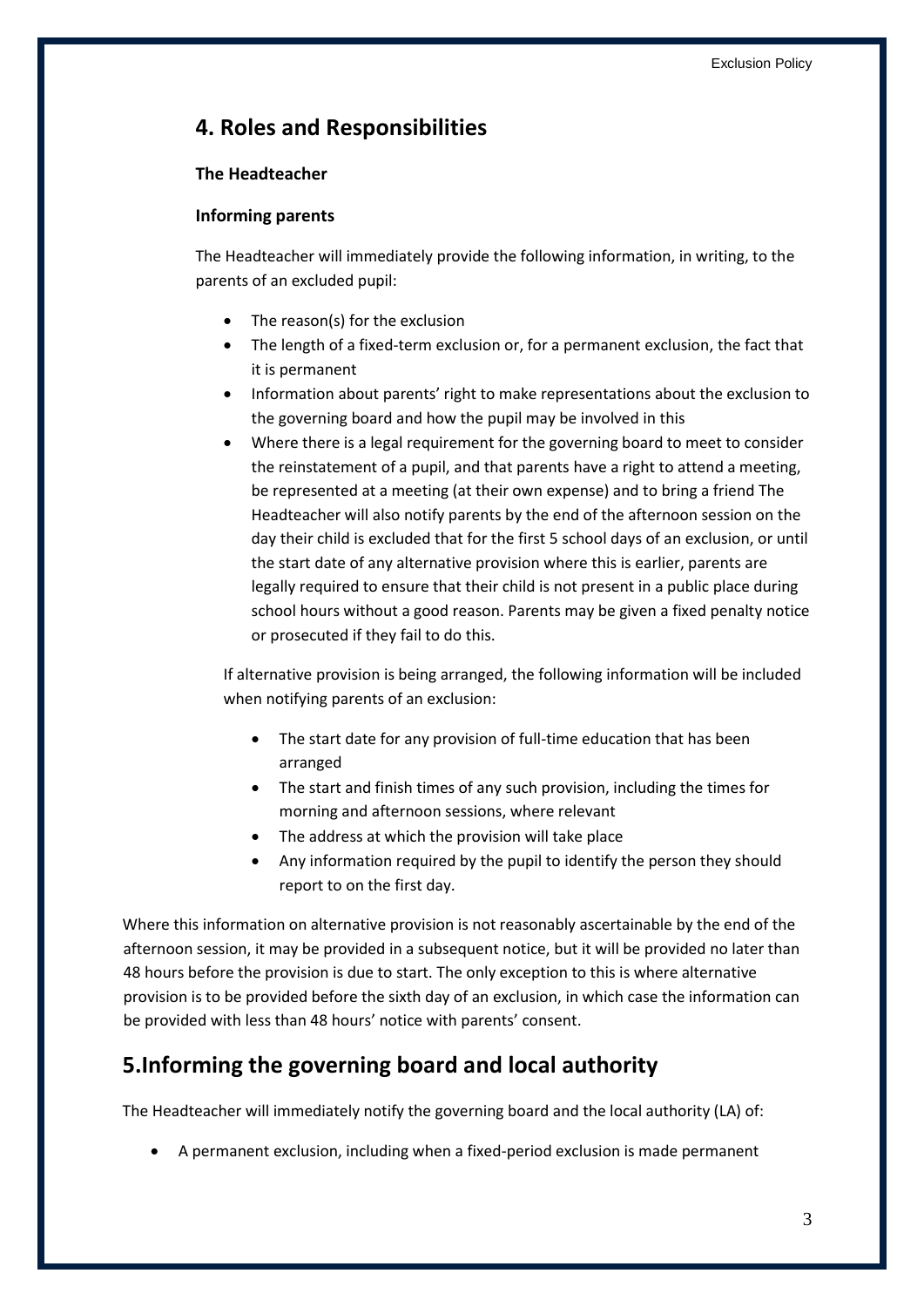- Exclusions which would result in the pupil being excluded for more than 5 school days (or more than 10 lunchtimes) in a term
- Exclusions which would result in the pupil missing a public examination For a permanent exclusion, if the pupil lives outside the LA in which the school is located, the Headteacher will also immediately inform the pupil's 'home authority' of the exclusion and the reason(s) for it without delay. For all other exclusions, the Headteacher will notify the governing board and LA once a term

## **6.The governing board**

Responsibilities regarding exclusions is delegated to the Governing Body. The Governing Body has a duty to consider the reinstatement of an excluded pupil (see section 6).

## **7.The LA**

For permanent exclusions, the LA is responsible for arranging suitable full-time education to begin no later than the sixth day of the exclusion.

## **8.Considering the reinstatement of a pupil**

The Governing Body will consider the reinstatement of an excluded pupil within 15 school days of receiving the notice of the exclusion if:

- The exclusion is permanent
- It is a fixed-term exclusion which would bring the pupil's total number of school days of exclusion to more than 15 in a term
- It would result in a pupil missing a public examination If requested to do so by parents, the Governing body will consider the reinstatement of an excluded pupil within 50 school days of receiving notice of the exclusion if the pupil would be excluded from school for more than 5 school days, but less than 15, in a single term. Where an exclusion would result in a pupil missing a public examination, the Governing body will consider the reinstatement of the pupil before the date of the examination. If this is not practicable, the Governing Body will consider the exclusion and decide whether or not to reinstate the pupil. The Governing Body can either:
- Decline to reinstate the pupil, or
- Direct the reinstatement of the pupil immediately, or on a particular date In reaching a decision, the Governing Body will consider whether the exclusion was lawful, reasonable and procedurally fair and whether the Headteacher followed their legal duties. They will decide whether or not a fact is true 'on the balance of probabilities', which differs from the criminal standard of 'beyond reasonable doubt', as well as any evidence that was presented in relation to the decision to exclude. Minutes will be taken of the meeting, and a record of evidence considered kept. The outcome will also be recorded on the pupil's educational record. The Governing Body will notify, in writing, the Headteacher, parents and the LA of its decision, along with reasons for its decision, without delay.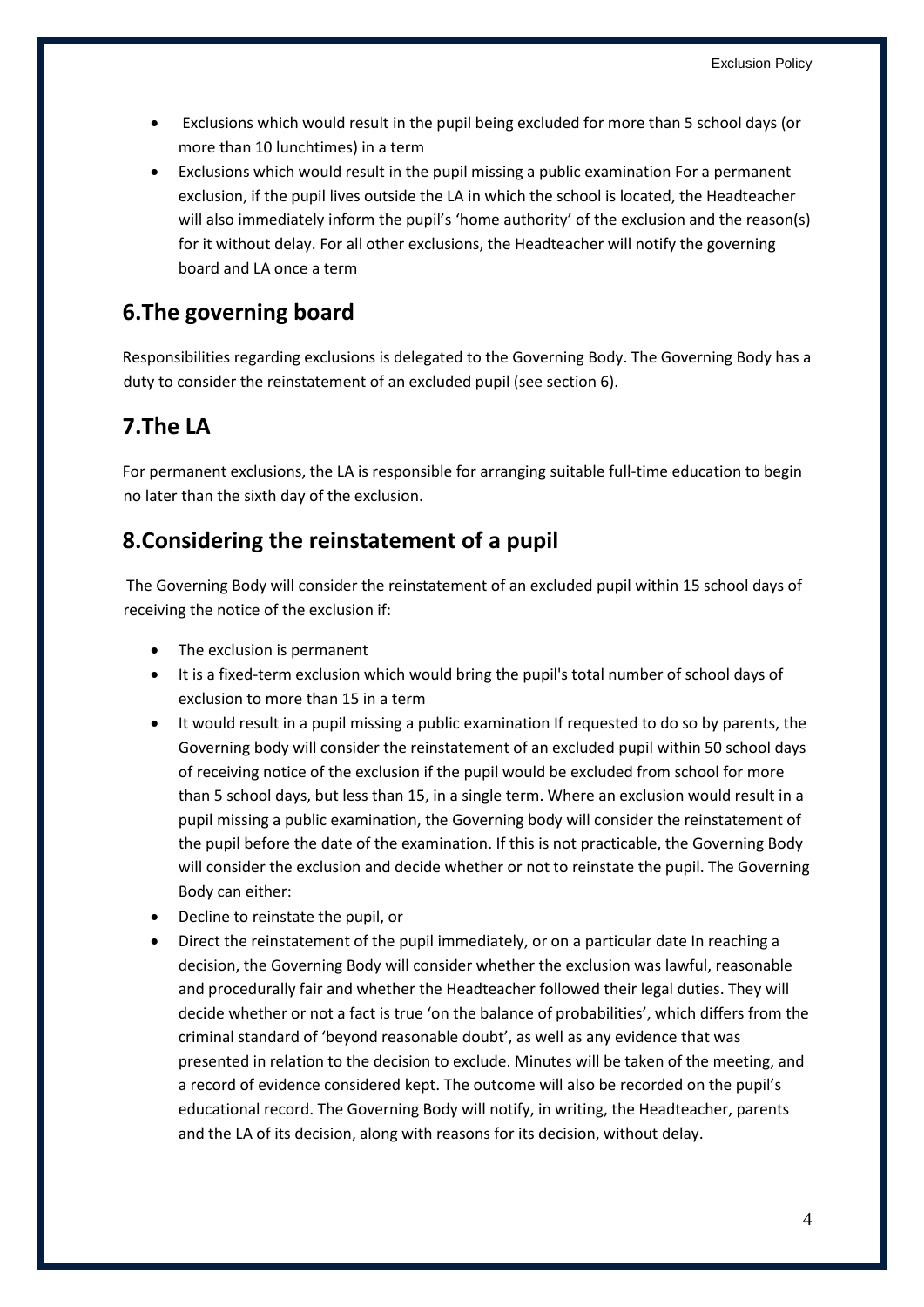Where an exclusion is permanent, the Governing Body's decision will also include the following:

- The fact that it is permanent
- Notice of parents' right to ask for the decision to be reviewed by an independent review panel, and:
	- $\triangleright$  The date by which an application for an independent review must be made
	- $\triangleright$  The name and address to whom an application for a review should be submitted
	- $\triangleright$  That any application should set out the grounds on which it is being made and that, where appropriate, reference to how the pupil's SEN are considered to be relevant to the exclusion
	- $\triangleright$  That, regardless of whether the excluded pupil has recognised SEN, parents have a right to require Frassati Catholic Academy Trust to appoint an SEN expert to attend the review
	- $\triangleright$  Details of the role of the SEN expert and that there would be no cost to parents for this appointment
	- $\triangleright$  That parents must make clear if they wish for an SEN expert to be appointed in any application for a review
	- $\triangleright$  That parents may, at their own expense, appoint someone to make written and/or oral representations to the panel, and parents may also bring a friend to the review

That if parents believe that the exclusion has occurred as a result of discrimination, they may make a claim under the Equality Act 2010 to the first-tier tribunal (special educational needs and disability), in the case of disability discrimination, or the county court, in the case of other forms of discrimination. A claim of discrimination made under these routes should be lodged within 6 months of the date on which the discrimination is alleged to have taken place

## **9. An independent review**

If parents apply for an independent review, the Frassati Catholic Academy Trust will arrange for an independent panel to review the decision of the governing board not to reinstate a permanently excluded pupil.

Applications for an independent review must be made within 15 school days of notice being given to the parents by the Governing Body of its decision to not reinstate a pupil.

A panel of 3 or 5 members will be constituted with representatives from each of the categories below. Where a 5-member panel is constituted, 2 members will come from the school governors category and 2 members will come from the Headteacher category.

- A lay member to chair the panel who has not worked in any school in a paid capacity, disregarding any experience as a school governor or volunteer
- School governors who have served as a governor for at least 12 consecutive months in the last 5 years, provided they have not been teachers or Headteachers during this time
- Headteachers or individuals who have been a Headteacher within the last 5 years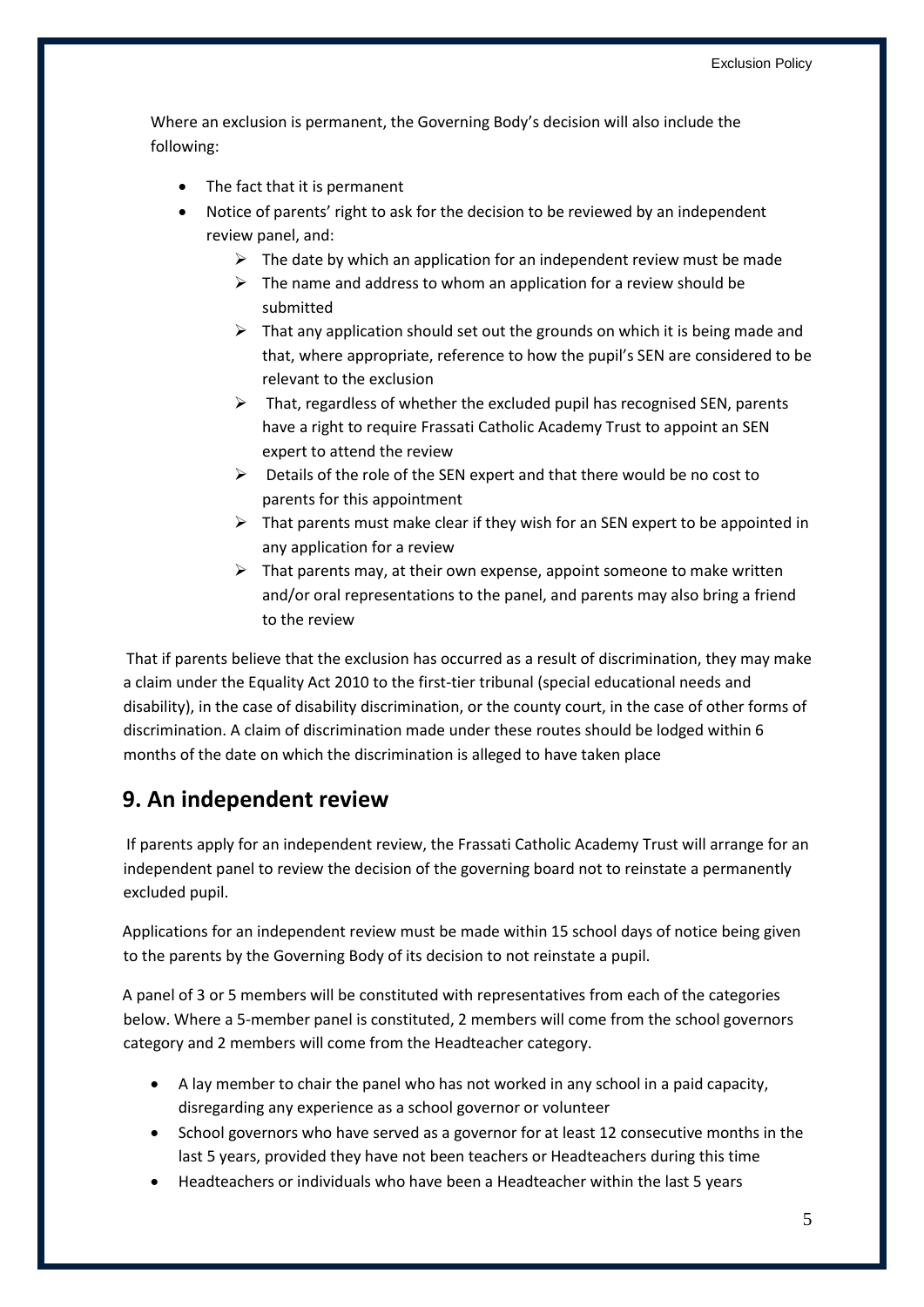A person may not serve as a member of a review panel if they:

- Are a Director of the Frassati Catholic Academy Trust or a member of the Governing Body of the excluding school
- Are the Headteacher of the excluding school, or have held this position in the last 5 years
- Are an employee of the Frassati Catholic Academy Trust or a member of the Governing Body, of the excluding school (unless they are employed as a Headteacher at another school)
- Have, or at any time have had, any connection with the Frassati Catholic Academy Trust, school, governing board, parents or pupil, or the incident leading to the exclusion, which might reasonably be taken to raise doubts about their impartially
- Have not had the required training within the last 2 years (see appendix 1 for what training must cover)

A clerk will be appointed to the panel.

The independent panel will decide one of the following:

- Uphold the Governing Body's decision
- Recommend that the Governing Body reconsiders reinstatement
- Quash the Governing Body's decision and direct that they reconsider reinstatement (only when the decision is judged to be flawed)

The panel's decision can be decided by a majority vote. In the case of a tied decision, the chair has the casting vote.

## **10. School Registers**

A pupil's name will be removed from the school admissions register if:

- 15 school days have passed since the parents were notified of the exclusion panel's decision to not reinstate the pupil and no application has been made for an independent review panel, or
- The parents have stated in writing that they will not be applying for an independent review panel

Where an application for an independent review has been made, the governing board will wait until that review has concluded before removing a pupil's name from the register.

Where alternative provision has been made for an excluded pupil and they attend it, code B (education off-site) or code D (dual registration) will be used on the attendance register.

Where excluded pupils are not attending alternative provision, code E (absent) will be used.

#### **Returning from a fixed term exclusion:**

Following a fixed-term exclusion, a re-integration meeting will be held involving the pupil, parents, a member of senior staff and other staff, where appropriate.